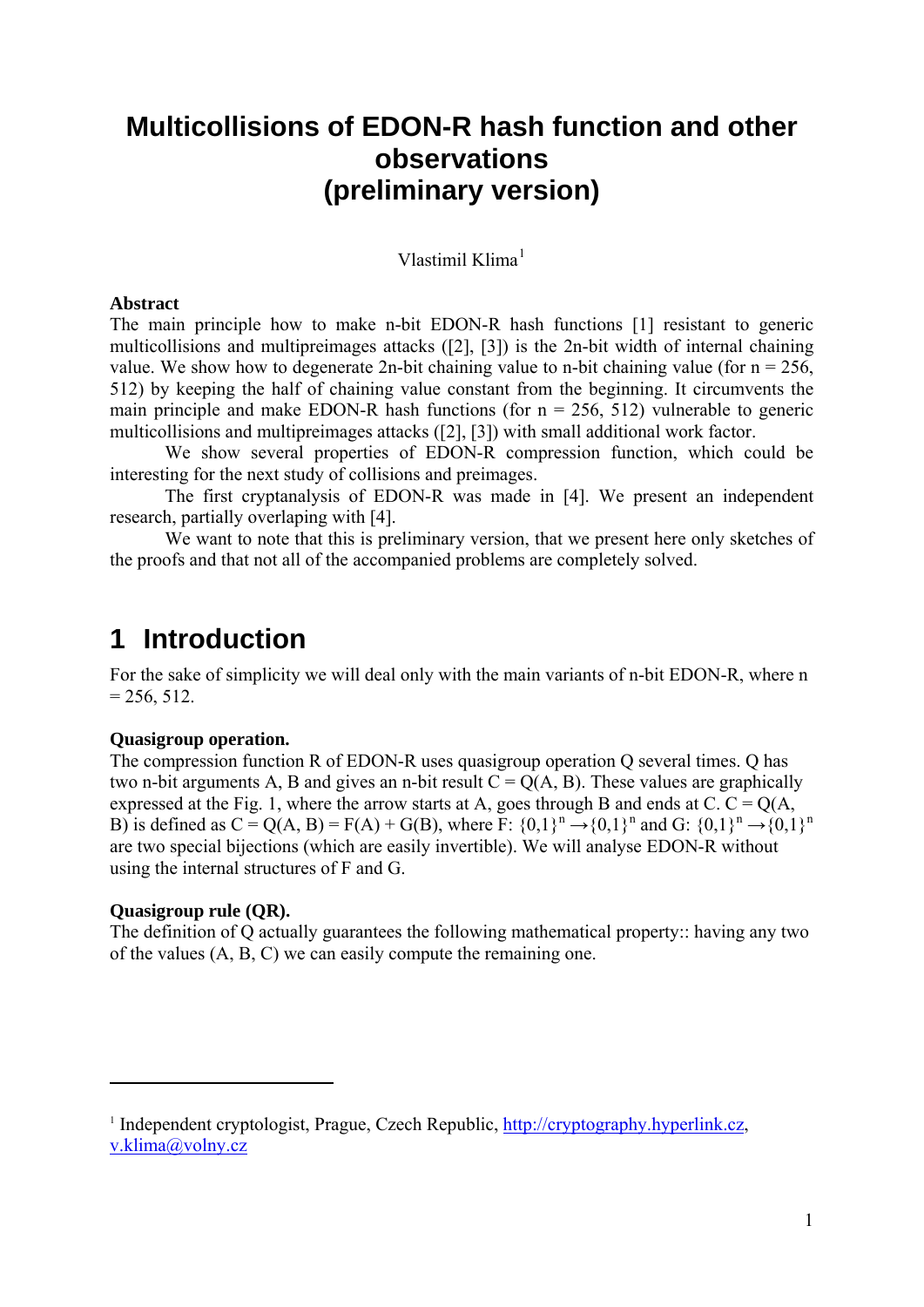

Fig. 1: The compression function R and the quasigroup operation Q

## **Compression function R.**

EDON-R uses compression function R, which takes 2n-bit "old" chaining value oldP =  $\text{(oldP}_0,$ oldP<sub>1</sub>) and 2n-bit block  $M = (M_0, M_1)$  and creates new 2n-bit chaining value newP = (newP<sub>0</sub>,  $newP_1$ ) = R(oldP<sub>0</sub>, oldP<sub>1</sub>, M<sub>0</sub>, M<sub>1</sub>). Note that P<sub>0</sub>, P<sub>1</sub>, M<sub>0</sub> and M<sub>1</sub> are n-bit values (higher and lower halves of P and M).

## **Note 1 (Moving the rotation into the quasigroup operation).**

Function R uses values of  $M_0$  and  $M_1$  at the top of the scheme on Fig.1 and rotated values of  $M_0$  and  $M_1$ , which enter the scheme from the left side. For the sake of simplicity we omit the rotated values in the following description. Namely, they can be shifted into the quasigroup operations, leaving their QR property unchanged. Thus we will use two quasigroup operations Q and  $Q_1$ , where  $Q_1$  is defined as  $Q_1(A, B) = Q(rot(A), B)$  and the concrete bit rotation "rot" is specified in [1].

# **2 Collisions and fix points**

#### **Lemma 1 (Forward compression with fixed half of the chaining value).**

There are functions f:  $\{0,1\}^n \rightarrow \{0,1\}^n$ , g:  $\{0,1\}^n \rightarrow \{0,1\}^n$ , such that for any values of oldP<sub>0</sub>, oldP<sub>1</sub> and M<sub>0</sub>, we have (newP<sub>0</sub>, newP<sub>1</sub>) = R(oldP<sub>0</sub>, oldP<sub>1</sub>, M<sub>0</sub>, M<sub>1</sub>), where M<sub>1</sub> = g(oldP<sub>0</sub>, oldP<sub>1</sub>,  $M_0$ ), new $P_0$  = f(old $P_0$ , old $P_1$ ,  $M_0$ ) and **new** $P_1$  = **old** $P_1$ .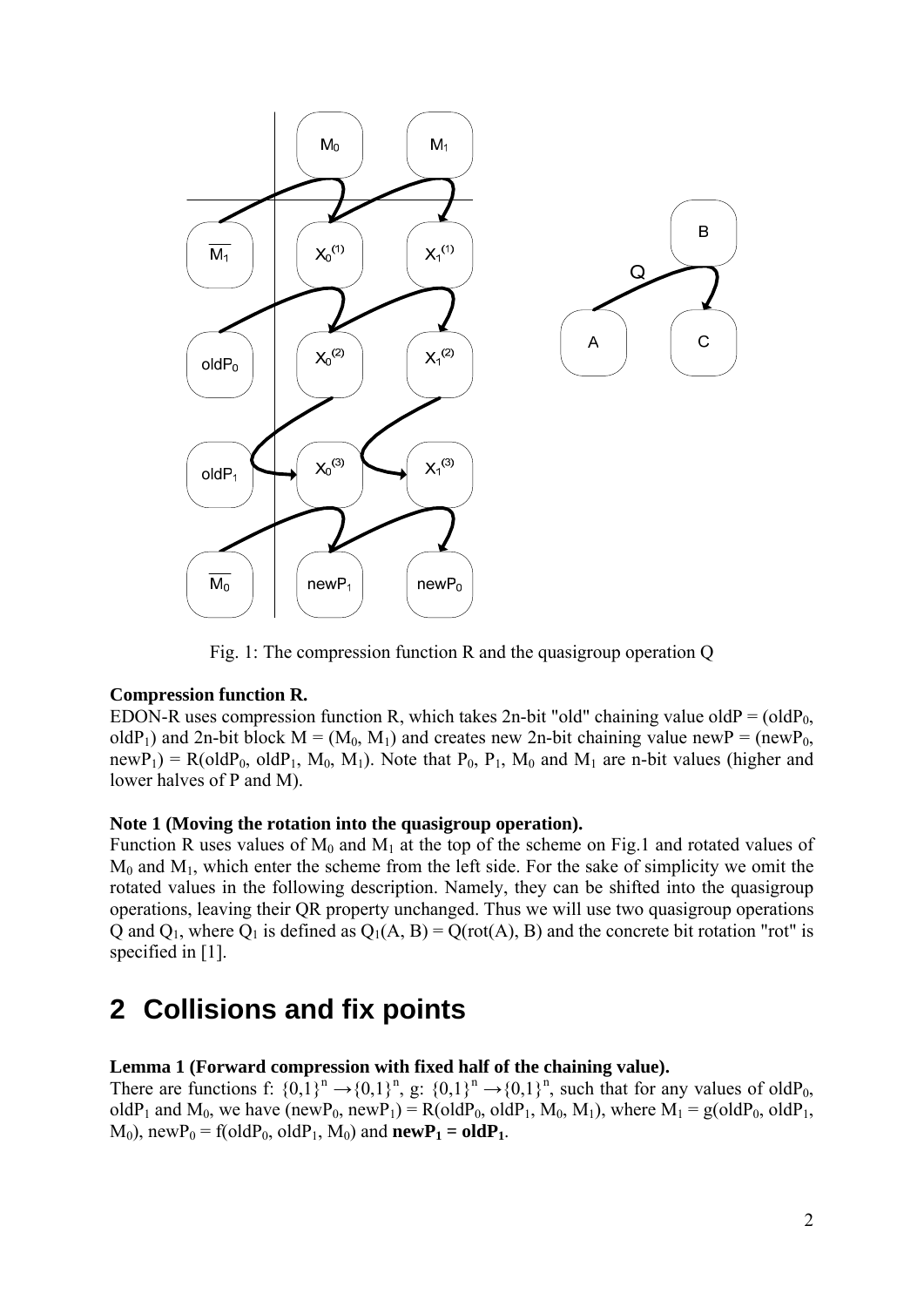#### **Sketch of the proof.**

Let us choose any oldP<sub>0</sub>, M<sub>0</sub>, oldP<sub>1</sub> (and newP<sub>1</sub>  $\equiv$  oldP<sub>1</sub>). We will define the functions f and g in the following manner. Starting from values oldP<sub>0</sub>, M<sub>0</sub> and newP<sub>1</sub>  $\equiv$  oldP<sub>1</sub> and using (QR) we can easily compute the values, marked as 1, 2, 3, 4, 5, 6, 7, 8 (in this order in Figure 2). We can define the function g as the expression No. 4 in terms of old $P_0$ , old $P_1$  and  $M_0$ . Similarly, we define the function f as the expression No. 8 in terms of old $P_0$ , old $P_1$  and  $M_0$ .



Fig.2: Forward compression, leaving the half of the chaining value constant

#### **Theorem 1 (collisions and fix points of R).**

- (1) We can find a collision of 2n-bit compression function R, starting from the chaining value  $(IV_0, IV_1)$ , with the same complexity as finding a collision of a n-bit hash function.
- (2) We can find a fix point of 2n-bit compression function R, starting from the chaining value  $(IV_0, IV_1)$ , with the same complexity as finding a collision of a n-bit hash function.
- (3) For any value of  $(P_0, P_1)$  we can find a collision of 2n-bit compression function R, starting from the chaining value  $(P_0, P_1)$ , with the same complexity as finding a collision of a n-bit hash function.
- (4) For any value of  $(P_0, P_1)$  we can find a fix point of 2n-bit compression function R, starting from the chaining value  $(P_0, P_1)$ , with the same complexity as finding a collision of a n-bit hash function.

#### **Sketch of the proof.**

(1)

First, we will describe how to obtain a collision of R, starting from the chaining value (IV), see Figure 3. Let us set oldP = IV. Choose  $2^{n/2}$  different blocks M<sub>0</sub>[i] and using Lemma 1 compute the appropriate M<sub>1</sub>[i] and the new chaining value newP = (newP<sub>0</sub>, IV<sub>1</sub>). In the set of  $2^{n/2}$  values of newP<sub>0</sub> we will find an n-bit collision P<sub>0</sub>. Let us denote appropriate blocks M<sub>0</sub>[i]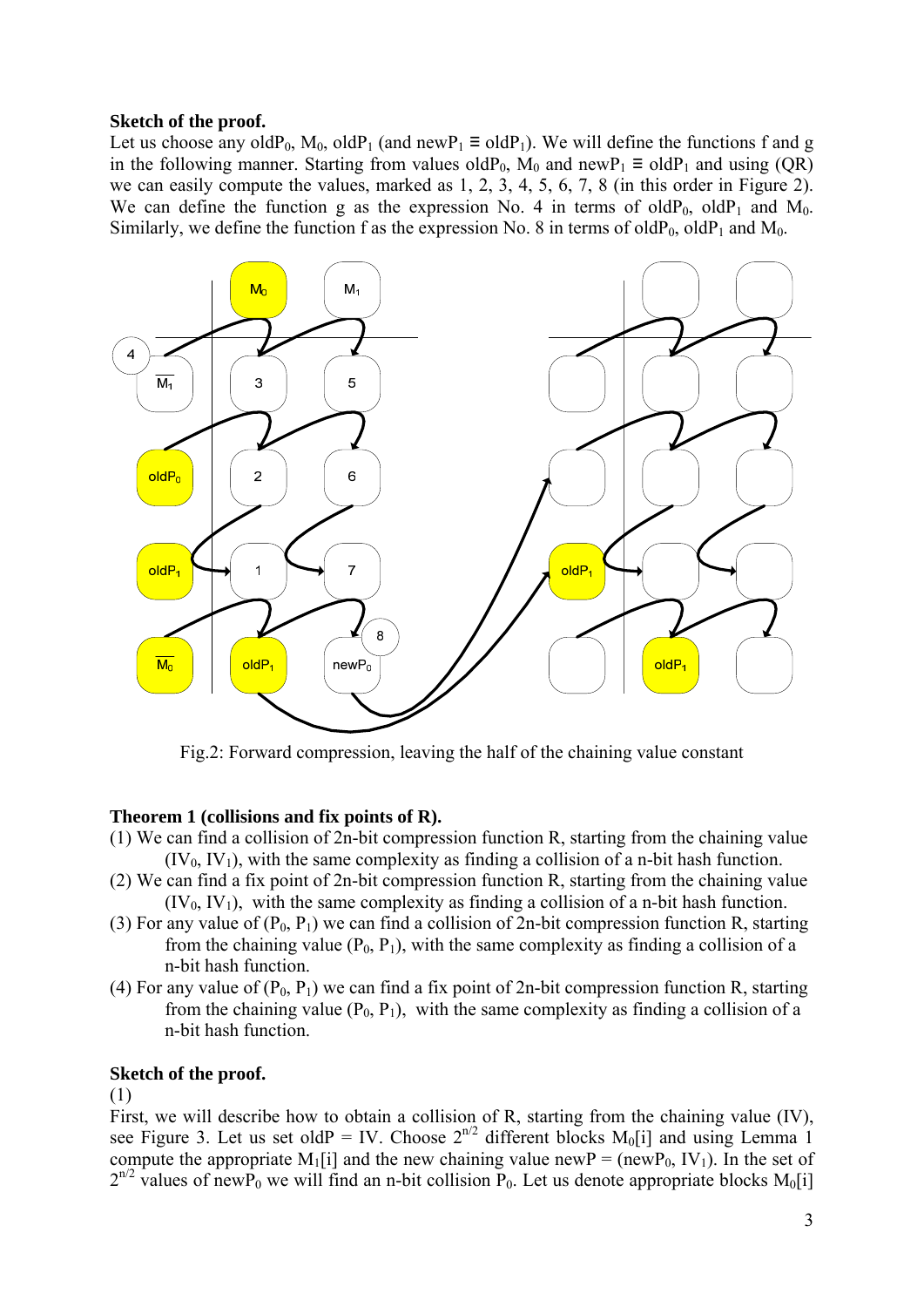and M<sub>0</sub>[j]. The complexity of finding M<sub>0</sub>[i] and M<sub>0</sub>[j] is the same as finding a collision of a nbit hash function (later we will describe that hash function as the projection of R). Then we have R(M<sub>0</sub>[i], M<sub>1</sub>[i], IV<sub>0</sub>, IV<sub>1</sub>) = R(M<sub>0</sub>[i], M<sub>1</sub>[i], IV<sub>0</sub>, IV<sub>1</sub>) = (P<sub>0</sub>, IV<sub>1</sub>), what gives a 2n-bit collision for the compression function R (pseudo-collision of the hash function EDON-R). (3)

From Lemma 1 it follows that we can start the attack (1) from any starting value  $(P_0, P_1)$ , not only  $(IV_0, IV_1)$ .

(2)

Now we will describe how to obtain a fix point of R (see the Fig. 4), starting the attack from  $(IV_0, IV_1)$ . Let us choose  $2^{n/2}$  different blocks  $M_0[i]$ . We can build one or several lines (starting from  $(V_0, IV_1)$ ) of various lengths as depicted on the Fig.4. In any point of the lines we are able to compute appropriate  $M_1[i]$  (and new chaining variable new  $P = (newP_0, IV_1)$ ) using Lemma 1. Thus the half of the chaining value is everywhere fixed to  $IV_1$ . Now, in the set of all  $2^{n/2}$  values of newP<sub>0</sub> (in the first line or in the whole set of lines) we can find an n-bit collision  $P_0$ . Then we have fix point of R, starting from initializing value (IV<sub>0</sub>, IV<sub>1</sub>) and ending in the chaining value  $(P_0, IV_1)$  using two different ways (two different messages), possibly with different lengths.



From Lemma 1 it follows that we can start the attack (1) from any starting value  $(P_0, P_1)$ , not only  $(IV_0, IV_1)$ .



Fig. 3: Finding two different message blocks with the same input and output chaining value.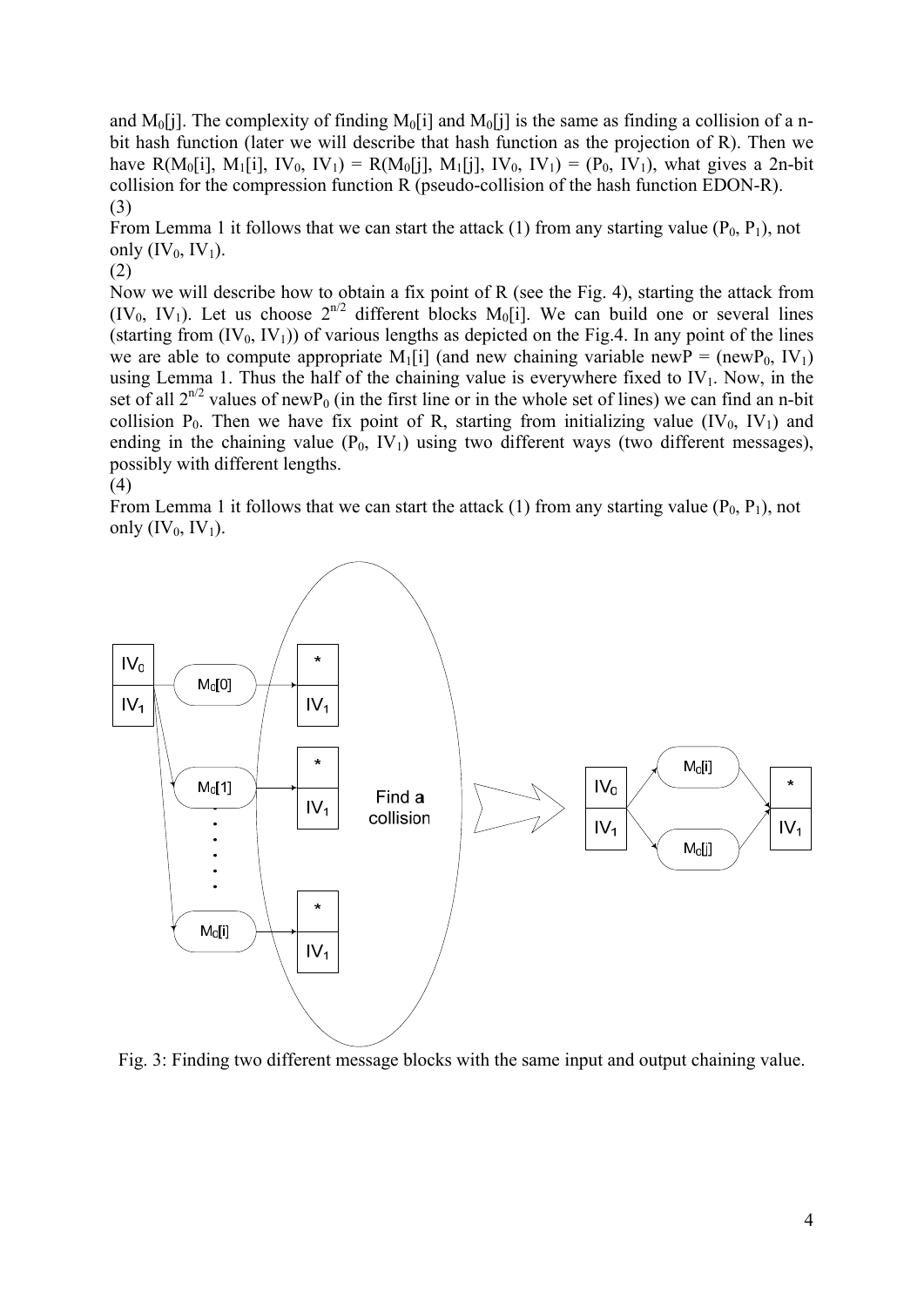

Fig. 4: Finding a fix point of the compressio function R and the hash function EDON-R

## **3 Multicollisions and multipreimages of EDON-R**

#### **Note 2 (multicollisions and multipreimages of EDON-R).**

Theorem 1 gives us a tool for building multicollisions and multipreimages using directly generic attacks from [2] and [3] for n-bit hash function with n-bit chaining value. Both types of attacks have a common base - the underlying hash function and also a common problem with the last block.

#### **The last block problem.**

We can build multicollisions in the known way directly using Theorem 1. We start from the IV and find two different blocks, which lead to the same chaining value. Then we start from this chaining value and find two different blocks, leading to the same chaining value etc. (or we can start hashing a prefix message, leading to common starting value (as it was IV)). In any case we end in the same chaining value. It remains to ensure that the last block will contain valid padding. The problem is in the fact, that the message blocks have the form  $[M_0, m_1]$  $M_1$ ] =[ $M_0$ , g(old $P_0$ , old $P_1$ ,  $M_0$ )] and padding is in the place, where the value g(old $P_0$ , old $P_1$ ,  $M_0$ ) is stored. So the value g(oldP<sub>0</sub>, oldP<sub>1</sub>,  $M_0$ ) has to end with correct padding value.

#### **Theorem 2 (The projection of EDON-R to dR).**

We can project n-bit hash function EDON-R with 2n-bit chaining value to a n-bit hash function with n-bit chaining value. It enables the attacker to use generic multicollisions and multipreimages attacks ([2], [3]) against it with small additional work factor.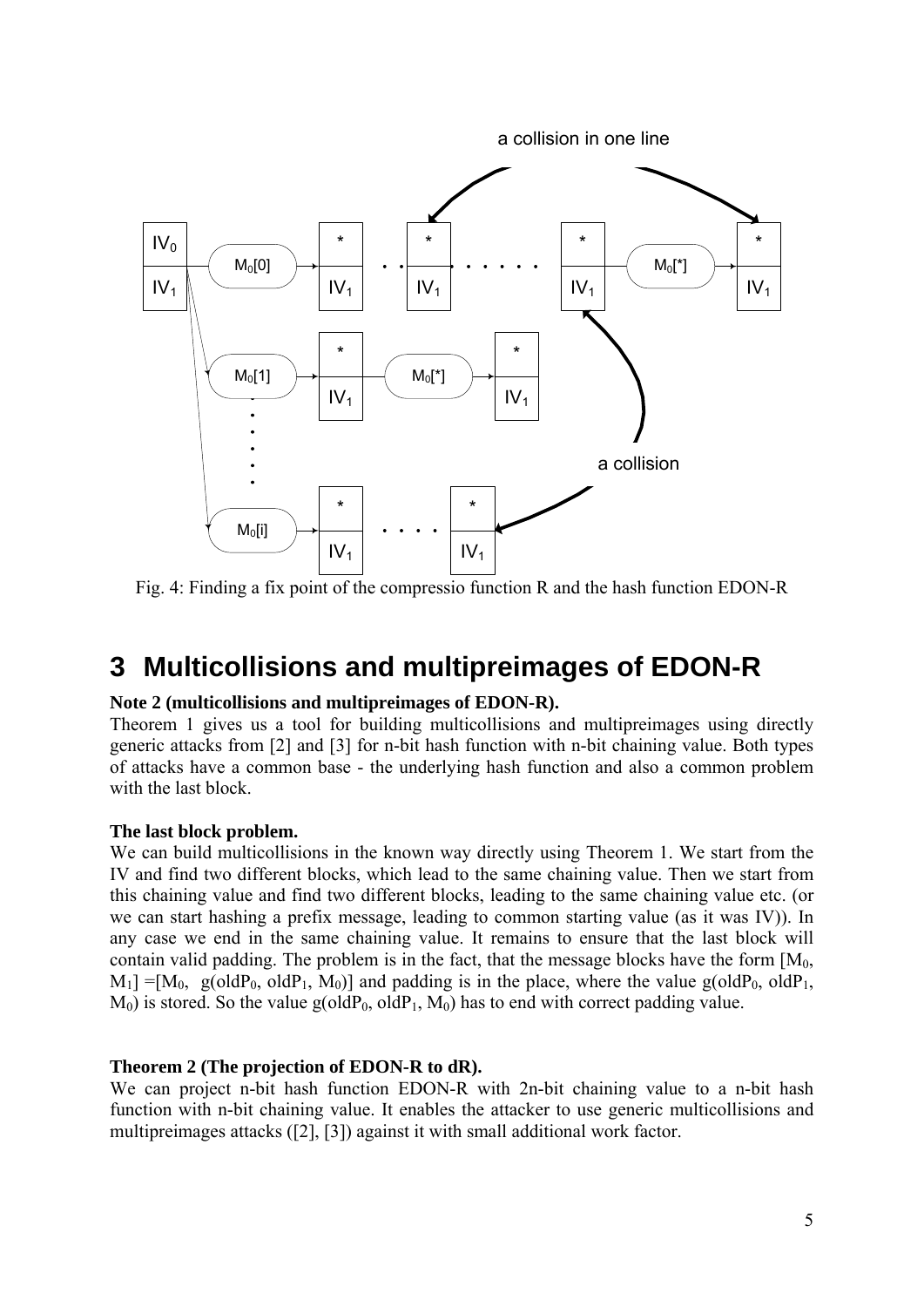#### **Sketch of the proof.**

Let R is 2n-bit compression function of n-bit hash function EDON-R. It works with 2n-bit chaining value  $P = (P_0, P_1)$  and 2n-bit message block  $M = (M_0, M_1)$ . The chaining value starts from 2n-bit constant  $IV = (IV_0, IV_1)$  and the hash value is n-bit half  $(P_0)$  of the final 2n-bit chaining value  $P = (P_0, P_1)$ .

We can define n-bit compression function dR (degenerated R), working with n-bit message block  $M_0$  and n-bit chaining value  $P_0$ , starting from the initialization value IV<sub>0</sub>. This function leads to the same n-bit hash value as EDON-R, but has no precautions against multicollisions and multipreimages attacks (because the chaining variable has the same width as the hash value).

We can define the degenerated version of R by choosing special value of  $M_1$  in the message block  $M = (M_0, M_1)$  and setting the variable  $P_1$  constant (= IV<sub>1</sub>) in any step of R.

Now, when  $P_1 = IV_1$ , we can define the second part of the message block as a function of the first part and actual chaining value:  $M_1 = g(P_0, IV_1, M_0)$ . Now from the chaining value P =  $(P_0, P_1)$  and this message block  $M = (M_0, M_1)$  we obtain new chaining value

 $R(P_0, IV_1, M_0, g(P_0, IV_1, M_0))$ , what is according to Lemma 1, equal to (new P<sub>0</sub>, IV<sub>1</sub>). Also we have newP<sub>0</sub> = f(oldP<sub>0</sub>, oldP<sub>1</sub>, M<sub>0</sub>), but it is not important. The fact that the next step will start from the value  $(*$ ,  $IV_1)$  enables us to define the "projection" correctly.

We define the projection of the function R as  $dR(P_0, M_0) \equiv R(P_0, IV_1, M_0, g(P_0, IV_1, M_0))$ , for any values of  $(P_0, M_0)$ . dR is in fact a new compression function which has n-bit chaining value  $P_0$ , n-bit message block  $M_0$  and starts from n-bit initializing value IV<sub>0</sub>. The compression function dR thus creates an appropriate hash function (dEDON-R), which has n-bit hash value equal to its last n-bit chaining value. Thus we have obtained the new hash function, which has the same hash value as EDON-R. Because its chaining variable has the same length as the hash value itself, there are no precautions of dEDON-R against multicollisions or multipreimages attacks.

After finding multicollisions (or multipreimages) of dR, using generic attacks ([2] and [3]), we need to project them back to the function R.

From any value of the chaining variable  $P_0$  and message block  $M_0$  of dR we can create the chaining variable  $(P_0, IV_1)$  and the message block  $(M_0, g(P_0, IV_1, M_0))$  of R. According to Lemma 1, we have valid state of the function R, excepting the final block, going to the compression function.

Note that the final block is the only point, when we cannot set the second part of the message block arbitrarily (we need to set it to the special value  $g(P_0, IV_1, M_0)$ ). The reason is that (at minimum) the last  $64 + 1$  bits of this block have to be set to specified number, the padding. This number is the smallest padding string, consisting of bit 1 and 64-bit number of hashed bits. So, the last 65 bits of  $g(P_0, IV_1, M_0)$  should be equal to the specified number. This will happen with probability  $2^{-65}$ . The "brute solution" is to exclude any invalid block from the set of obtained multicollisions (or multipreimages), what means to divide the number of them by  $2^{65}$ . Even if  $2^{65}$  is a big number, it is negligible when comparing it to  $2^{n/2}$  (n = 256, 512).

There are other ways how to bypass this "last block problem", but in this sketch of the proof we won't deal with them.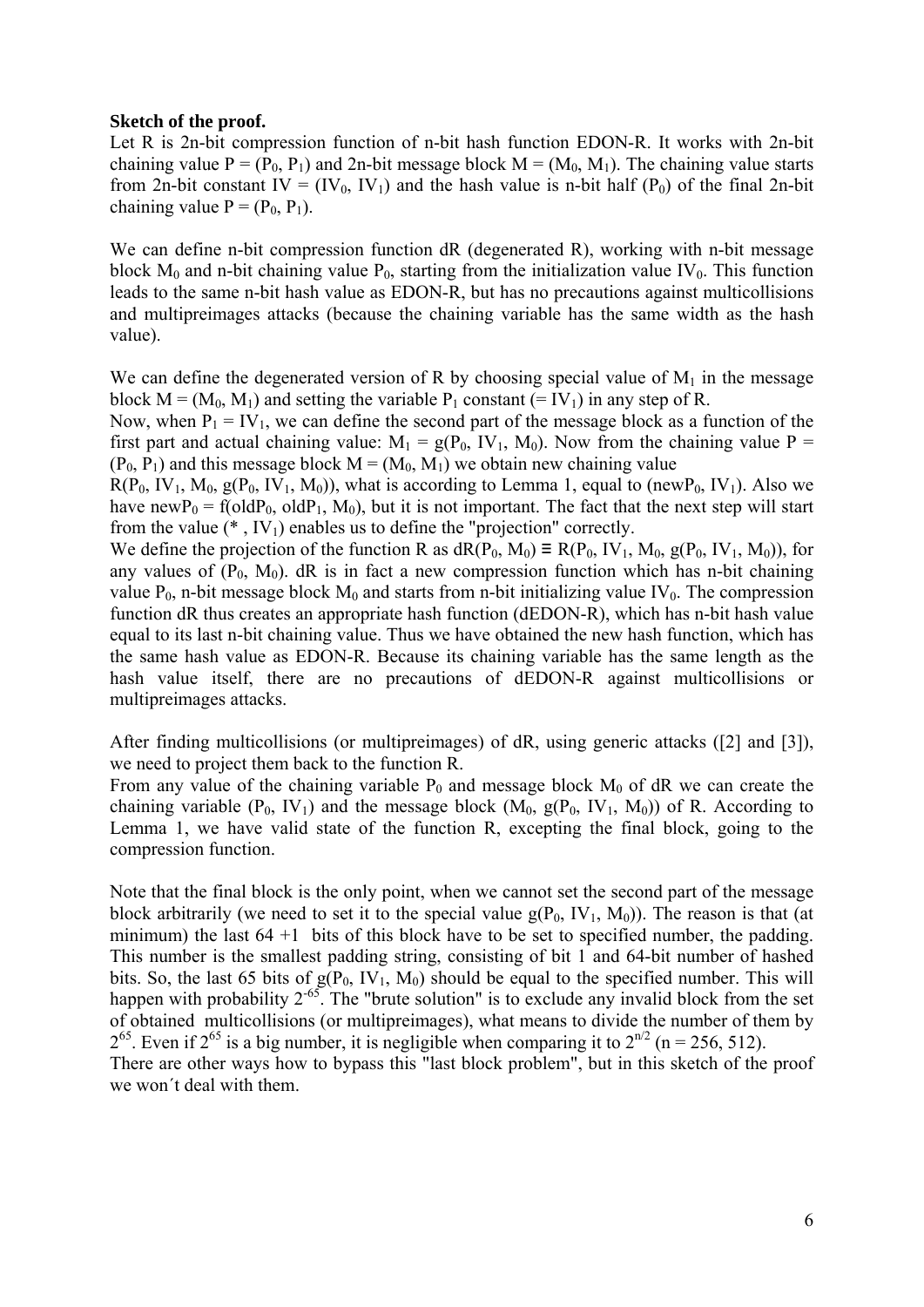#### **Note 3 (Mounting an attack from any starting value).**

Note that we can start the attack (the projection) from Theorem 2 from any starting point. For instance, we can use a prefix message, which ends with some value of the chaining variable  $(P_0, P_1)$ . From this point we can project R to dR.

#### **Note 4 (Length extension attack using fixpoints).**

The last block problem is that we need to have the last 65 bits of  $g(P_0, IV_1, M_0)$  equal to bit 1 and the 64-bit number of hashed bits. Using a fix point in the center of the message, we can lengthen the message by a lot of message blocks. In this way we can correct the length of the message such that the bits 64, 63,..., 10, 9 (9 for n = 256, 10 for n = 512) from the end of  $g(P_0,$  $IV_1$ ,  $M_0$ ) - the number of blocks - are correct.

### **Note 5 (Complexity of multicollision attack).**

Using Theorem 1 and techniques from [2] we can create  $2<sup>K</sup>$  multicollisions of EDON-R. The complexity of the attack is roughly  $K^*2^{n/2}$  hash computations and  $2^{n/2}$  memory (n = 256, 512). We will create one couple of colliding message blocks as is depicted in the Fig. 3 with the complexity of  $2^{n/2}$  hash computations and  $2^{n/2}$  memory. K such couples will take the complexity of  $K^*2^{n/2}$  hash computations and  $2^{n/2}$  memory (we reuse the memory). This sequence of dR we project back to R using Theorem 2. Thus we have now the sequence of K couples of blocks, ending in the same final chaining value (of the function R). We simply add one 2n-bit message block with the correct padding and process it with the function R. This will create the  $2<sup>K</sup>$  multicollisions of EDON-R.



Fig. 5: A tiny internal differential invariability in the compression function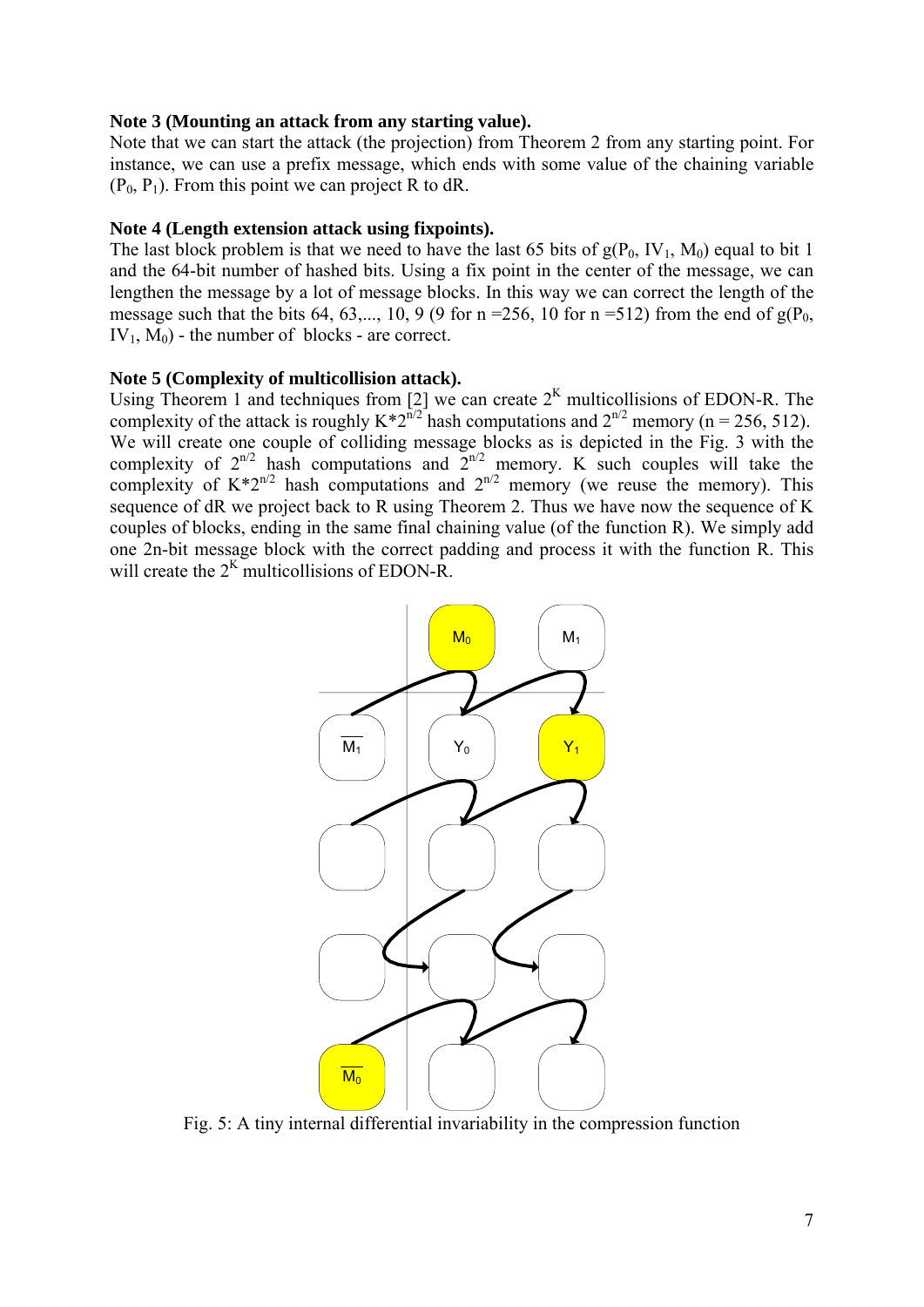## **4 Random walk backwards**

### **Theorem 3 (A tiny internal differential invariability in the compression function R).**

For any M<sub>0</sub>, there exist with high probability two different  $M_1^* \neq M_1^*$ , one Y<sub>1</sub> and two different  $Y_0^* \neq Y_0$ , such that

 ${Y_0}^* = Q(\text{rot } M_1^*, M_0)$  and  $Y_1 = Q({Y_0}^*, M_1^*),$ 

 $Y_0^{\sim} = Q(\text{rot } M_1^{\sim}, M_0)$  and  $Y_1 = Q(Y_0^{\sim}, M_1^{\sim}),$ 

where "rot" is the rotation, described in Note 1.

We can rewrite the theorem in this form: For a given fixed  $M_0$  we can find two different inputs  $M_1^*$  and  $M_1^*$  in the scheme of R (Fig. 5) such that there will be two different values of  $Y_0(Y_0^*$  and  $Y_0^*)$ , but only one value of  $Y_1$ . So, the differences in M<sub>1</sub> can't be canceled in Y<sub>0</sub>, but will be canceled in  $Y_1$ .

### **Sketch of the proof.**

We substitute  $\overline{Y}_0^* = Q(\text{rot } M_1^*, M_0)$  into  $Y_1 = Q(Y_0^*, M_1^*)$  and obtain

 $Y_1 = Q(Q(\text{rot } M_1^*, M_0), M_1^*) = F(Q(\text{rot } M_1^*, M_0)) + G(M_1^*) = F(F(\text{rot } M_1^*) + G(M_0)) +$  $G(M_1^*)$ . We also substitute  $Y_0^{\sim} = Q(\text{rot } M_1^{\sim}, M_0)$  into  $Y_1 = Q(Y_0^{\sim}, M_1^{\sim})$  and obtain similarly  $Y_1 = F(F(\text{rot } M_1)) + G(M_0)) + G(M_1)$ . So we want to find two different solution  $M_1$ <sup>\*</sup> and  $M_1$ <sup>\*</sup> of the equation  $Y_1 = F(F({\rm rot} M_1) + G(M_0)) + G(M_1)$ , where  $G(M_0)$  is a constant. Because F and "rot" are bijections on  ${0,1}^n$ , we have a new bijection  $F_1$  on  ${0,1}^n$ , defined by the relation  $F_1(M_1) = F(F(\text{rot } M_1^*) + \text{const})$ . We will find the two solutions of the equation  $Y_1 =$  $F_1(M_1) + G(M_1)$ . It is possible to expect that the expression  $F_1(M_1) + G(M_1)$ , for  $M_1$  going through all values of  $\{0,1\}^n$ , determines random function  $f: \{0,1\}^n \rightarrow \{0,1\}^n : M_1 \rightarrow F_1(M_1)$  +  $G(M_1)$ . So, in the range  $f(\{0,1\}^n)$  there will be many collisions. We can find one of them by birthday paradox. We generate  $2^{n/2}$  of different random values  $M_1$  and then find a collision in the f-image of them.

Complexity of this solution is the same as finding a collision of a n-bit hash function.

## Note 6 (Using the pair  $M_0$ ,  $M_1^*$  and  $M_0$ ,  $M_1^*$  only once).

In the following text it suffices to use only one pair of  $M_0$ ,  $M_1^*$  and  $M_0$ ,  $M_1^*$ , computed according to the proof of Theorem 3. But for variability or for any other purposes we can generate several such pairs for different  $M_0$ .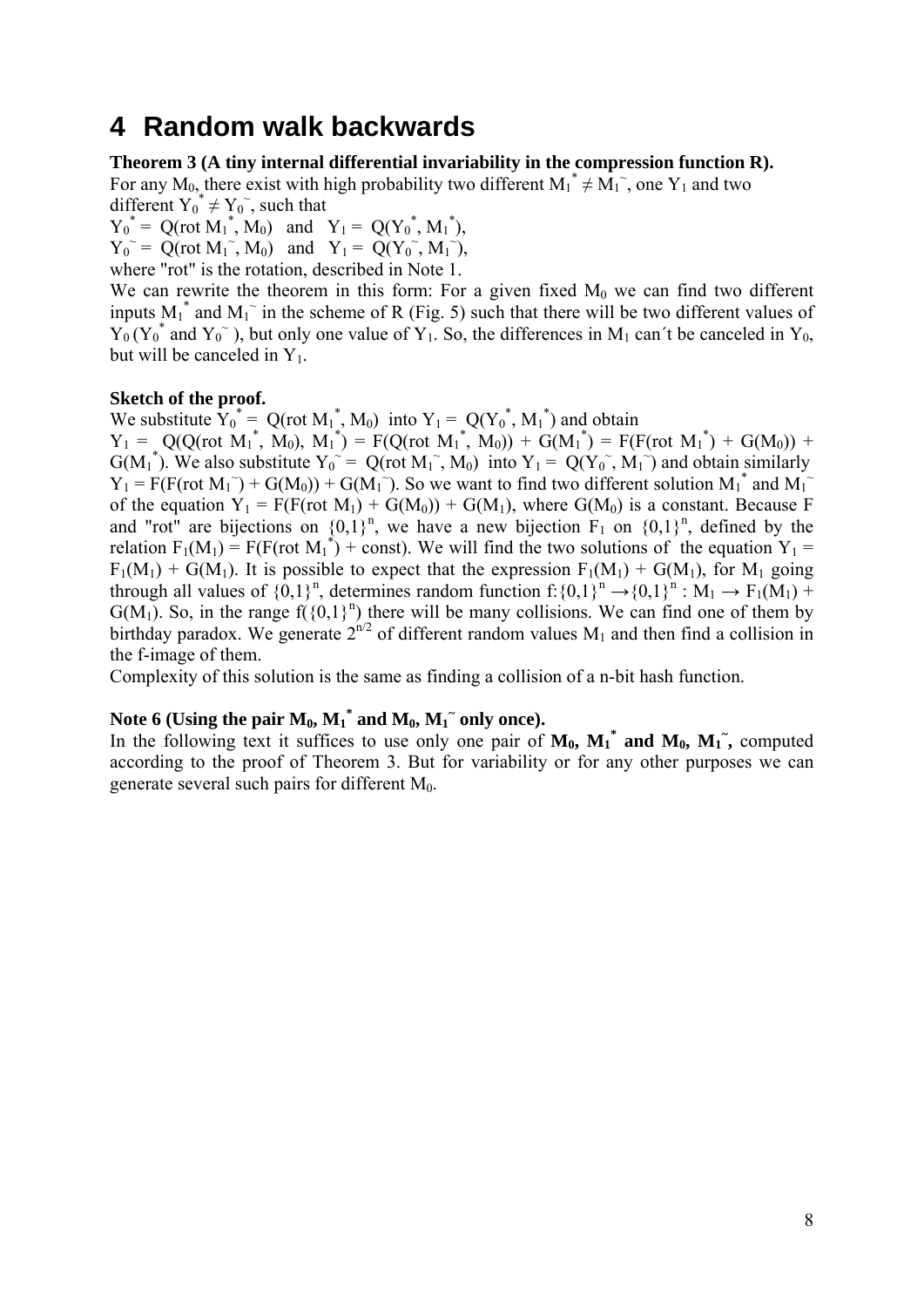

Fig. 6: Using the differential in half of the message block  $M_1$ 

#### **Theorem 4 (Random walk backwards).**

Let us choose one of the solutions of Theorem 3  $(M_0, M_1^*$  and  $M_0, M_1^*)$ . Let us set the chaining variable of R to any value (newP<sub>0</sub>, newP<sub>1</sub>). Then we can easily compute two different preimages of R, (old $P_0^*$ , old $P_1$ ) and (old $P_0^*$ , old $P_1$ ) such that

 $R(\text{oldP}_0^*, \text{oldP}_1, M_0, M_1^*) = R(\text{oldP}_0^*, \text{oldP}_1, M_0, M_1^*) = (\text{newP}_0, \text{newP}_1).$  These preimages have half of the chaining variable (old $P_1$ ) the same, whereas the remaining part is different.

#### **Sketch of the proof.**

The computation of (old $P_0^*$ , old $P_1$ ) and (old $P_0^*$ , old $P_1$ ) can be seen on the Fig.6. Let us first compute the values  $Y_0^*$  and  $Y_0^-$  and  $Y_1$  according to the Theorem 3. The values  $Y_0^*$  and  $Y_0^$ are different, but leading to the same value of  $Y_1$ . The same values are yellow, the different values are green and they are marked with  $*$  and  $\sim$ . Now we will compute consequently values marked 1, 2, 3, 4, 5, 6 in this order. We will compute them using the (QR). We can see that in computing values  $1 - 5$ , we always use the two arguments of the  $(QR)$  constant (yellow). Only when we compute oldP<sub>0</sub> in the step 6, we are using two different values of  $Y_0$ . This gives two different values of old $P_0$  (old $P_0^*$  and old $P_0^*$ ).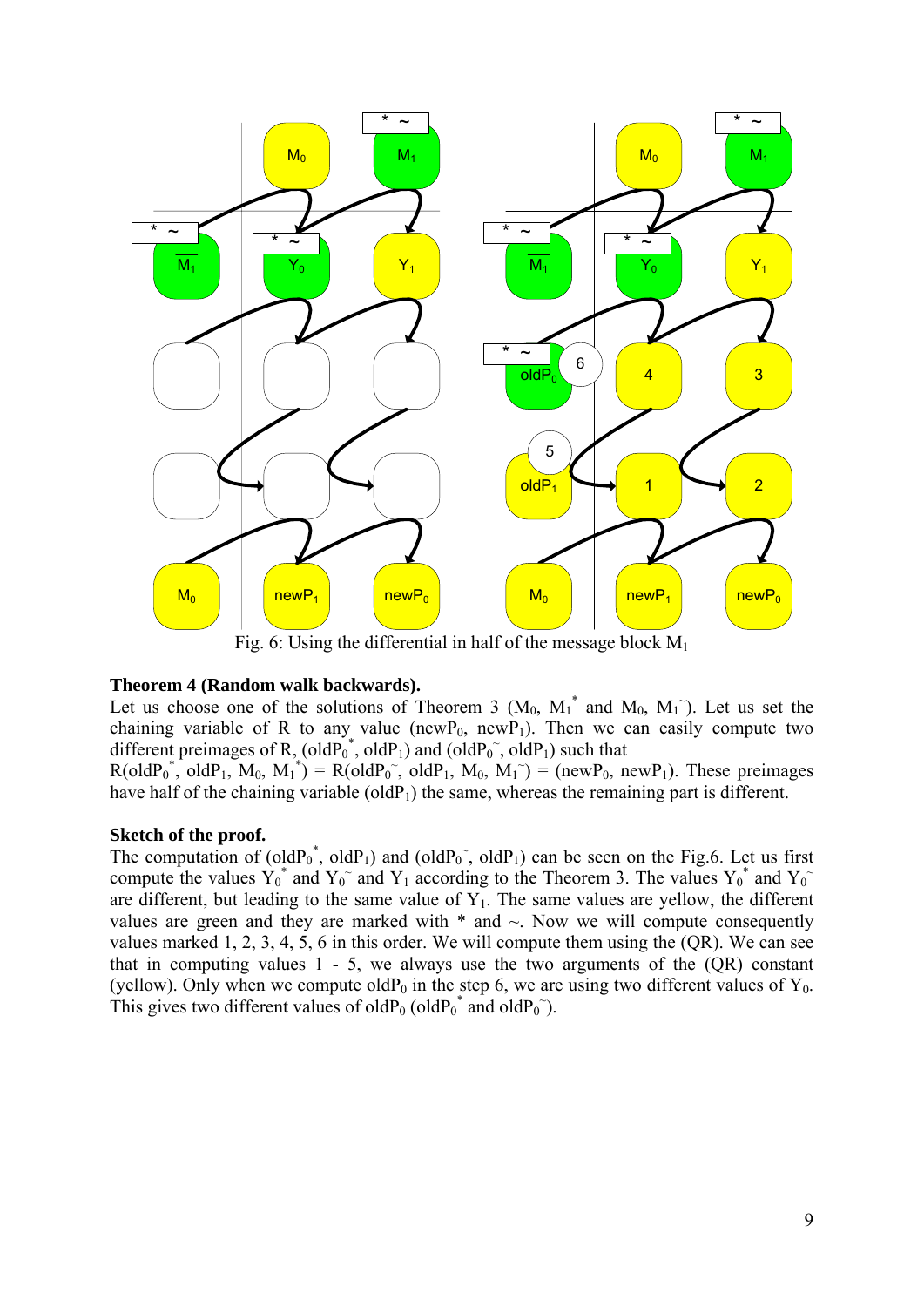

Fig. 7: Random walk backwards

#### **Note 7 (Getting multi-preimages of R).**

According to the Theorem 4 we can start from any value of chaining variable (for instance hash value, padded by n random bits) and go one step backwards. We obtain two different preimages of the chaining variable of  $\overline{R}$ . In the second step backwards we obtain  $2<sup>2</sup>$  preimages etc. and in the m-th step we have  $2<sup>m</sup>$  preimages (of the final hash and even of the final chaining value).